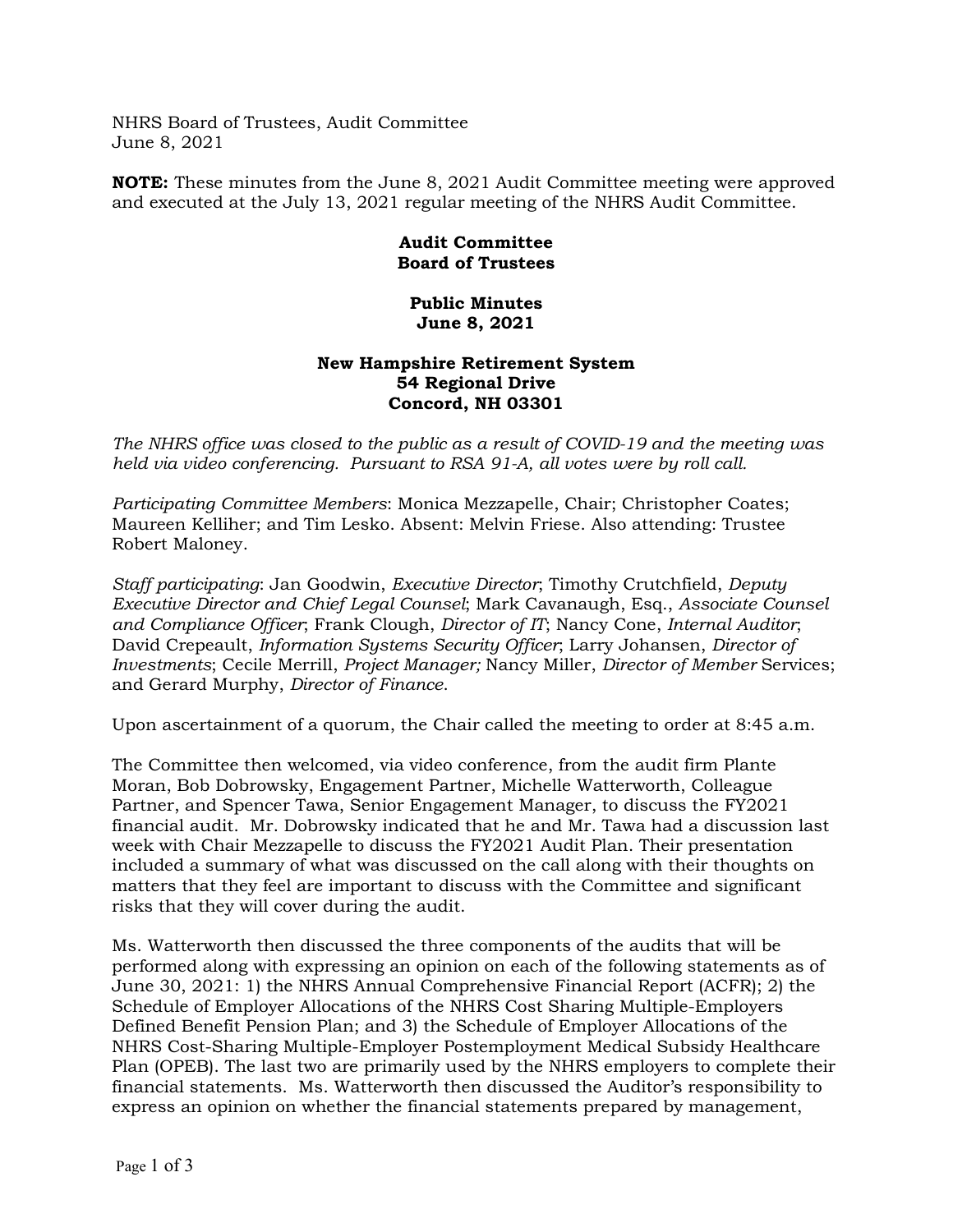with the Committee's oversight, are fairly presented in all material respects and in conformity with U.S. generally accepted accounting principles and government auditing standards. In addition to expressing an opinion, the auditors have a responsibility to communicate to the Committee any noncompliance with laws, regulations, contracts and internal control deficiencies that might have a material effect on the financial statements. Depending on the value of the alternative investments at June 30, 2021, Plante Moran may include an emphasis-of-matter paragraph informing the financial statement users about the significance and level of estimation involved in valuing the alternative investments held by NHRS that do not have a readily determinable fair value. This does not change the audit opinion and merely emphasizes to the reader the importance of the estimation process.

Mr. Tawa discussed significant risks for NHRS including: 1) investment valuations, particularly the alternative investments that do not have an established market value; 2) accuracy of benefit calculations and payments; 3) accuracy of active participant data and employer submitted payroll information; 4) inputs, benefit terms and underlying assumptions used to determine the total pension liability and the total OPEB liability; and 5) the methodology used to allocate the pension and OPEB liabilities among participating employers. Mr. Tawa then discussed his firm's approach to internal controls and their materiality concept. He then asked the Committee members if they have any risks or concerns that they would like the auditors to review.The Committee did not have any questions, risks or concerns at this time.

Chair Mezzapelle thanked the Plante Moran representatives for their presentation and indicated that she would like to provide the Committee with an opportunity to meet privately with the auditors.

On a motion by Trustee Kelliher, seconded by Trustee Lesko, the Committee entered into a non-public session under RSA 91-A:3, II(c) on a unanimous vote to discuss a matter which could adversely impact the reputation of someone other than a member of the public body.

At the request of the Chair, Plante Moran representatives, Mr. Dobrowsky, Ms. Watterworth and Mr. Tawa, along with the Committee members, Trustee Maloney, Ms. Goodwin, Mr. Crutchfield, and Ms. Cone remained for the non-public session.

On a motion by Trustee Lesko, seconded by Trustee Kelliher, the Committee unanimously voted to conclude the non-public session. No votes were taken in the non-public session.

The Committee thanked the Plante Moran representative and they left the meeting.

Upon a request from the Chair, a motion was made by Trustee Kelliher to accept the public minutes of the May 11, 2021 Audit Committee meeting. Trustee Lesko seconded the motion and it passed unanimously.

Ms. Cone discussed the Audit Issues Tracker report which has the same four items outstanding as last month. One is long term that will be addressed with the conversion to PGV3 and one issue for Legal/Compliance item relating to the employer